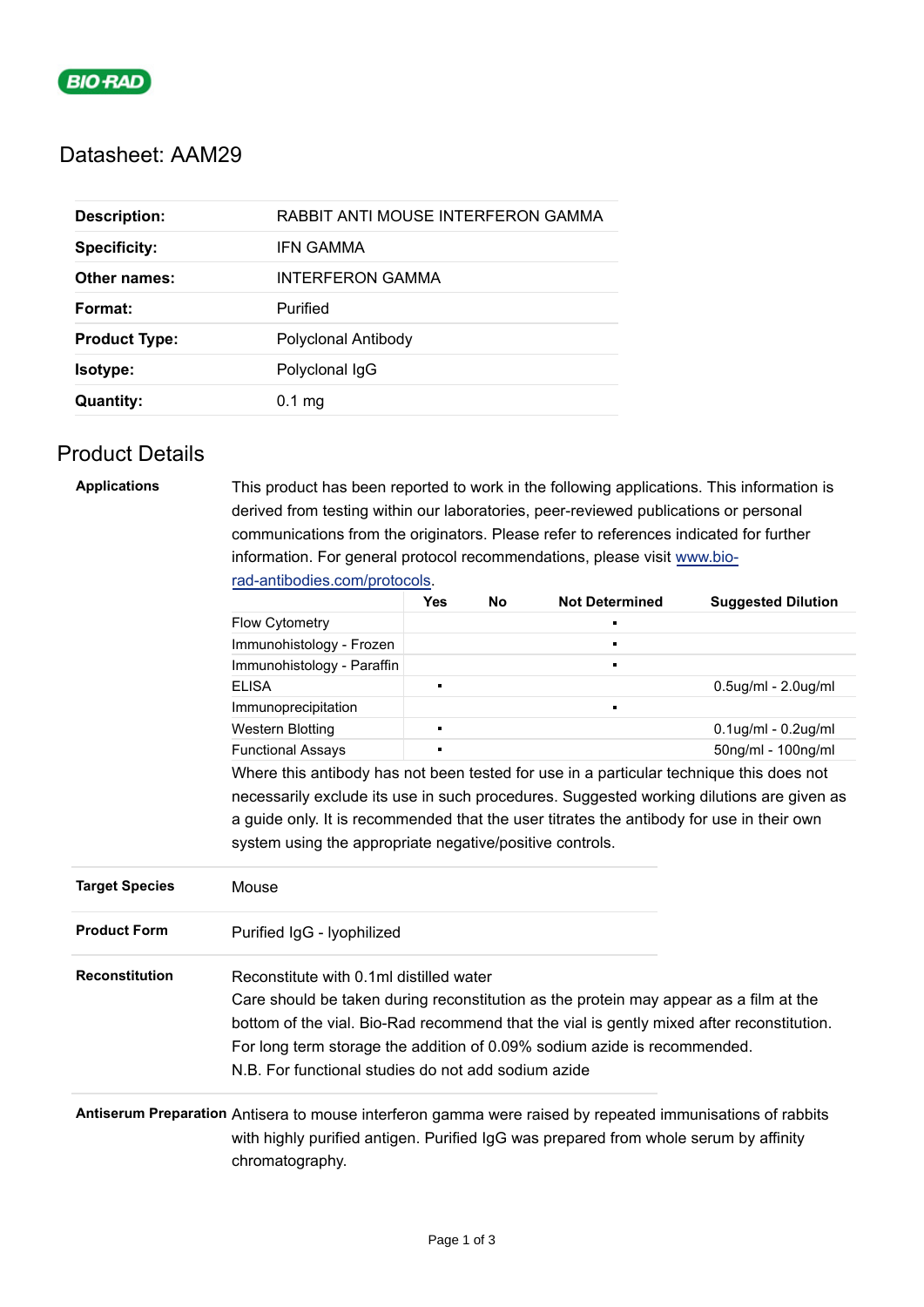| <b>Buffer Solution</b>                    | Phosphate buffered saline                                                                                                                                                                                                                                       |  |
|-------------------------------------------|-----------------------------------------------------------------------------------------------------------------------------------------------------------------------------------------------------------------------------------------------------------------|--|
| <b>Preservative</b><br><b>Stabilisers</b> | None Present                                                                                                                                                                                                                                                    |  |
| <b>Carrier Free</b>                       | Yes                                                                                                                                                                                                                                                             |  |
| Approx. Protein<br><b>Concentrations</b>  | IgG concentration 1.0 mg/ml after reconstitution                                                                                                                                                                                                                |  |
| Immunogen                                 | Recombinant mouse interferon gamma.                                                                                                                                                                                                                             |  |
| <b>External Database</b><br>Links         | <b>UniProt:</b><br>P01580<br><b>Related reagents</b><br><b>Entrez Gene:</b><br>15978<br><b>Related reagents</b><br>Ifng                                                                                                                                         |  |
| <b>RRID</b>                               | AB_324026                                                                                                                                                                                                                                                       |  |
| <b>Specificity</b>                        | Rabbit anti Mouse Interferon gamma antibody recognizes mouse interferon gamma, a<br>regulatory cytokine, which is produced by activated natural killer cells and a population of<br>T-lymphocytes.                                                              |  |
| <b>ELISA</b>                              | AAM29 may be used in an indirect ELISA with PMP43A as the standard.                                                                                                                                                                                             |  |
| <b>Western Blotting</b>                   | AAM29 may be used in Western blotting with PMP43A as a positive control.                                                                                                                                                                                        |  |
| <b>Storage</b>                            | Prior to reconstitution store at -20°C.<br>After reconstitution store at -20°C.                                                                                                                                                                                 |  |
|                                           | This product should be stored undiluted. Storage in frost-free freezers is not<br>recommended. Avoid repeated freezing and thawing as this may denature the antibody.<br>Should this product contain a precipitate we recommend microcentrifugation before use. |  |
| <b>Guarantee</b>                          | 12 months from date of despatch                                                                                                                                                                                                                                 |  |
| <b>Health And Safety</b><br>Information   | Material Safety Datasheet documentation #10162 available at:<br>10162: https://www.bio-rad-antibodies.com/uploads/MSDS/10162.pdf                                                                                                                                |  |
| <b>Regulatory</b>                         | For research purposes only                                                                                                                                                                                                                                      |  |

## Related Products

# **Recommended Secondary Antibodies**

| Sheep Anti Rabbit IgG (STAR34) | <b>FITC</b> |
|--------------------------------|-------------|
| Sheep Anti Rabbit IgG (STAR35) | <b>RPE</b>  |